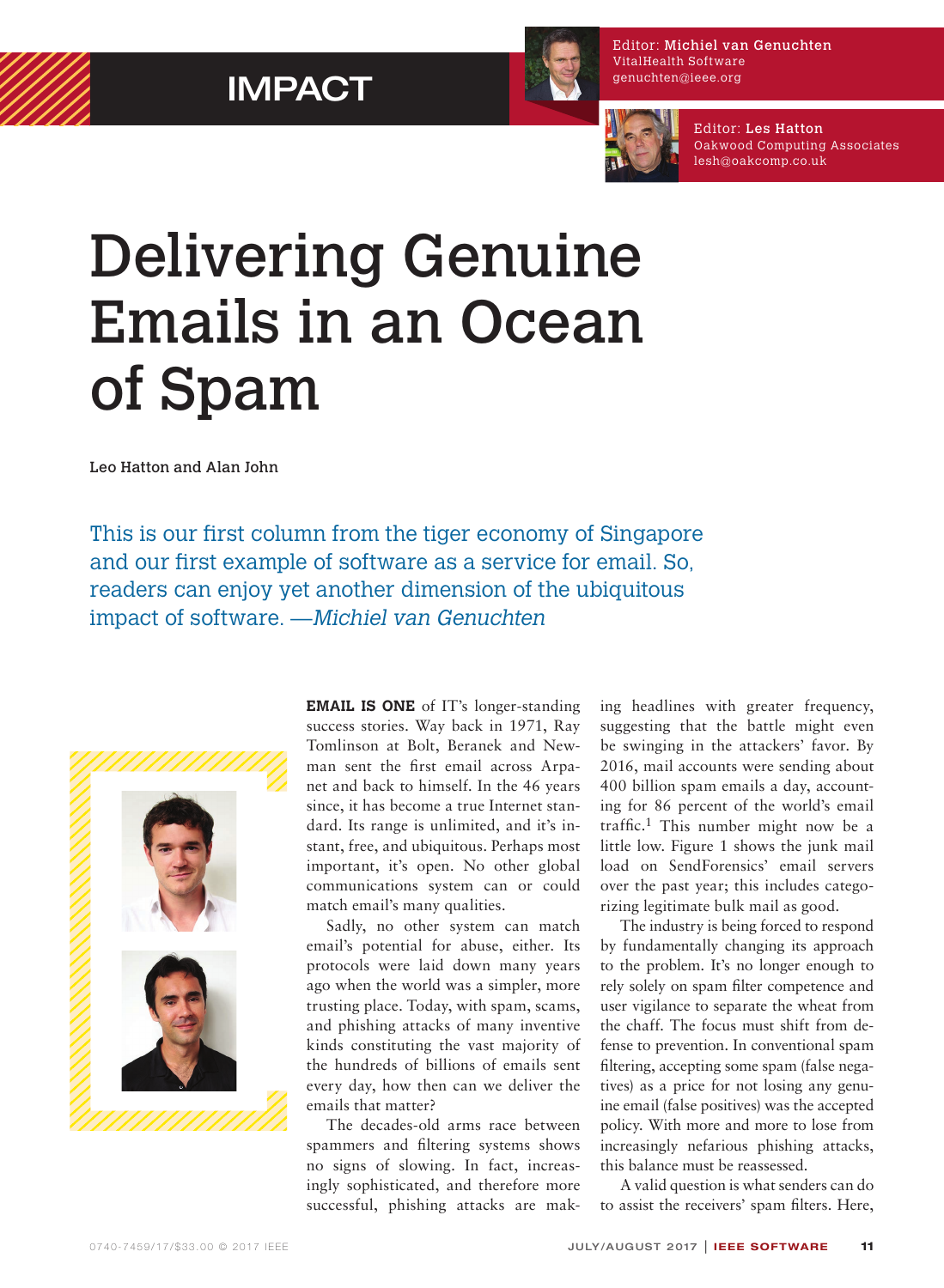

FIGURE 1. The percentage of junk mail received by SendForensics over 60 weeks. The spam battle might be swinging in the attackers' favor.



FIGURE 2. How whitelisting affects email filtering. If poor-quality emails are artificially whitelisted (by the user or through commercial whitelisting services), filtering systems will then have been trained to repress their warnings, allowing real attacks to sail through.

we present a system that lets senders analyze and optimize all outgoing email before sending it. This system aims to widen the gap between legitimate and illegitimate email in terms of the respective forensic footprints, ultimately making it far easier for existing and future filtering technologies to tell the difference.

#### **A Question of Responsibility**

In the fight against abuse, the email industry has already implemented a host of authentication protocols for example, secure sending via Transport Layer Security (TLS), DomainKeys Identified Mail (DKIM), Sender Policy Framework (SPF), and, most recently, Domain-Based Message Authentication, Reporting and Conformance (DMARC). However, their adoption has so far been largely voluntary, with little penalty for noncompliance. In addition, with the increasing sophistication with which botnets are populated and deployed, the use of hijacked computers in corporate networks to send emails of apparently trustworthy origin can render some of these protocols largely irrelevant. In these cases, there's usually nothing but the

content to give the receiving filtering system a fighting chance to identify the spoofed email.

So, a flawless sending infrastructure is the absolute minimum, with squeaky-clean content the ultimate goal. However, even with an automated analysis system, this puts a lot of responsibility on the sender. Luckily, consistently sending high-quality email provides huge benefits that aren't just related to security:

- protecting customers from phishing attacks,
- protecting staff from phishing attacks, and
- boosting engagement across email marketing channels.

Regarding the first two benefits, when users are used to receiving only the highest-quality legitimate email, the filtering systems protecting them will be far better calibrated to sniff out the subtle forensic differences during sophisticated phishing attacks. In contrast, if poor-quality emails are artificially whitelisted (by the user or through commercial whitelisting services), the systems will then have been trained to repress their warnings, allowing real attacks to sail through (see Figure 2).

Unfortunately in this day and age, unless a business has already suffered a major breach, the third benefit (boosting engagement) ends up being the primary motivator for taking greater responsibility for the email the business sends.

#### **Deliverability**

Deliverability is the industry term for an email's ability to reach a given in-box. If an organization sends high-quality emails that maintain a sizeable forensic distance between themselves and the hordes of spam,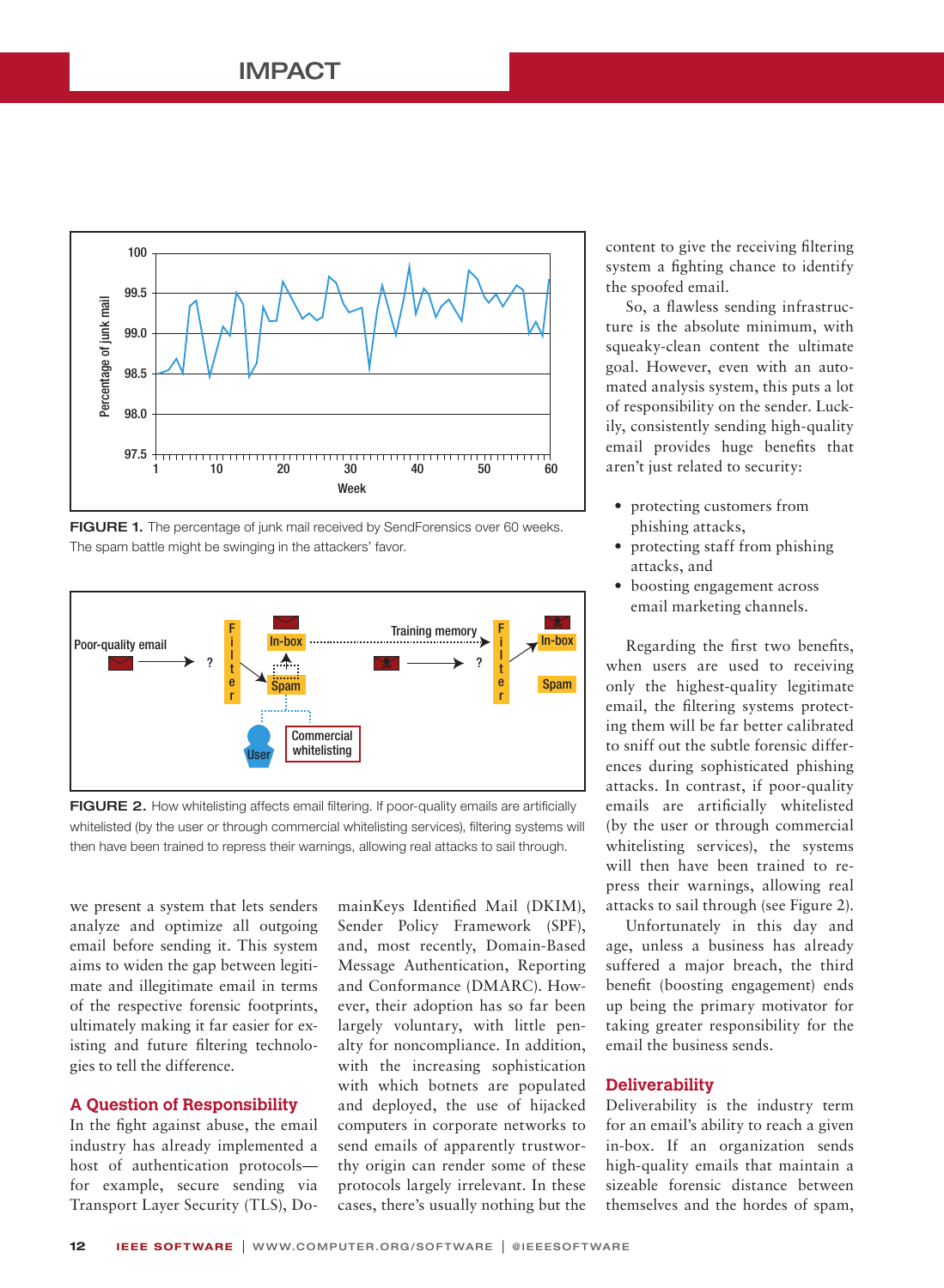### IMPACT

more of them will pass the filtering inspections and end up in the customer's in-box. If more emails end up in more customers' in-boxes, then more are opened and clicked on (*engaged with*, in marketing speak). But this isn't just a desirable outcome for marketing-oriented emails. If you need to deliver an alert or a confirmation email to users, it's imperative that it lands in their in-box.

For example, suppose you're trying to send information on medications that are vital to your customers' health. Huge amounts of spam continually try to sell various dubious medicines to the public, and automated spam filters have become sensitive to them. So how do you convince these filters that your products are genuine and that you're sending your emails to genuine customers? Ideally, these emails should be constructed such that the forensic distance between them and their junk equivalents is easily identifiable.

SendForensics has turned deliverability into a quantifiable metric for individual emails. We compute this metric from a host of factors in an email. We then use these factors to inform senders, in conventionally understood language, on how to increase the forensic distance given the current state of the Internet and the attackers and spammers using it. This provides the opportunity for measurable optimization before the email leaves.

#### **Purity**

The deliverability metric alone is all well and good for increasing in-box placement, but it's not enough to determine the overall quality of an email's forensic signature. The latest generation of phishing attacks are engineered to be highly deliverable while still carrying the inevita-



FIGURE 3. A comparison of (a) deliverability and (b) purity for a mail delivery network over the same period. Deliverability is email's ability to reach a given in-box. Purity measures an email's legitimacy. Both are given as a percentage, with the upper and lower limits showing the best- and worst-performing emails on a given day.

ble nefarious payload (often a single link). They can be sent from a hijacked machine (probably through a botnet) so as to benefit from a reputable sending infrastructure (no IP blacklisting, and the authentications check out), with a plausibly spoofed sending address. The content can be duplicated from legitimate mailings, with no obvious telltale spam markers (such as misspellings).

So, a second level of analysis is needed. This level employs *purity*, a predictive metric measuring an email's legitimacy using techniques similar to those for predicting deliverability. This metric indicates how legitimate the email actually is—not how legitimate it looks. As we've all seen, the best phishing emails are frighteningly legitimate-looking to even the most technically savvy user.

For example, Figure 3 shows the deliverability and purity metrics for a mail delivery network over the same period. Both correlations and anticorrelations are evident. In other words, reasonably deliverable mail can be toxic and therefore have low purity (as can happen through botnets—for example, around 10 March in Figure 3). Genuine highpurity mail can have depressed deliverability because it's poorly crafted (around 5 and 13 March in Figure 3).

Both analyses require a lot of computational resources. However, the cost is worth it because this approach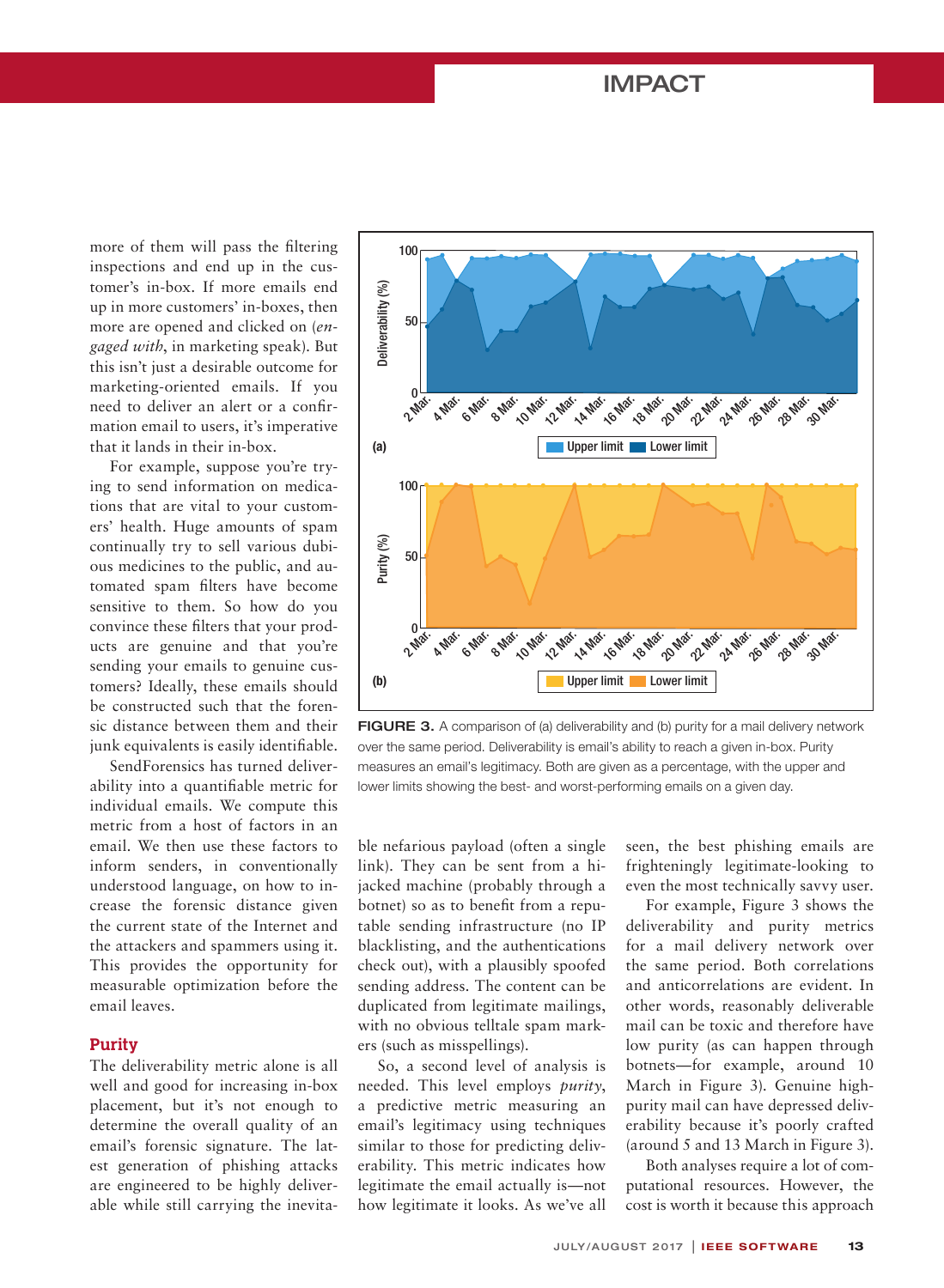provides greater protection from email abuse for an organization's customers and staff and has the pleasant side-effect of higher engagement for its marketing programs.

#### **The Software**

The software to do this combines forensic algorithms and multivariate, multichannel, multilingual Bayesian statistical models built by continual analysis of large amounts of email over many years. Astonishingly, the Internet has a time constant of only a few minutes in assessing a particular email's deliverability. In other words, if the same email is sent just a few minutes later, a small percentage of the messages will produce different deliverability statistics. This is because of updates and other variations in spam-filtering systems, the ever-changing landscape of real-time block lists for abusing IP addresses, and so on.

The software was written in PHP for the UI dashboard and Perl for the forensic-analysis algorithms. A typical email contains a series of headers separated by a blank line from a potentially multipart email body that uses the MIME format. Perl proved ideal for the forensic analysis because libraries are readily available that let emails be correctly parsed to provide access to the necessary information. This feature allowed SendForensics to use its expertise quickly, without getting bogged down in the details of parsing emails. (We also chose Perl for its unusual combination of performance, portability, functionality, stability, and suitability for pattern recognition.) The forensic tests constitute an assembly of proprietary signal-processing and pattern recognition algorithms developed from the company's early experience in

safety-critical systems and scientific data processing.

After four years of development, there are now around 80,000 lines of PHP, CSS (Cascading Style Sheets), XML, HTML, and other web languages in the dashboards. There are also around 133,000 lines of Perl, and this has been growing over the last three years with a compound annual growth rate of 1.19, almost exactly in the middle of the range that Les Hatton and his colleagues reported.<sup>2</sup>

#### **The Platform**

From the beginning, it was clear that we could expect serious volumes of data. Although the system samples emails in a statistical sense, the sheer scale of email volume meant that processing loads would be high, particularly given the variety and number of forensic tests we applied. Four years ago, cloud computing was still stabilizing, and initial versions of our system were deployed on a farm of CentOS Linux "heavy iron" servers at Hetzner in Germany with a handcrafted switched IP failover system. This setup was astonishingly reliable, with no recorded downtime (hardware or OS), but the in-house-developed failover system was ultimately unsatisfactory ("clunky" according to its author). So, 18 months ago, SendForensics moved the system from the physical servers to an Amazon Web Services (AWS) cloud solution after carefully vetting the available features.

Because SendForensics' software is built in open source highly portable languages, moving the software to AWS was gratifyingly quick; it took just a few days. Much is made of the difficulties of moving IT in companies, but it's almost entirely painless if you take care to maintain

portability during design and development. The real learning curve manifested itself when we tried to understand the increasingly bewildering array of options in cloud systems. The concepts of virtualization aren't difficult, and the idea of assembling systems using a toolkit of virtualized components was very attractive, but it took a while to understand the jargon. Because email volumes vary dramatically with the time of day, we ended up with a distributed, loadbalanced, highly resilient system of grouped mail engines, webservers, and master–replica databases.

This setup has met all expectations of this groundbreaking but somewhat opaque technology regarding elasticity, resilience, and efficiency. The mail engines (Mail Transport Agents) employ SendForensics proprietary forensic technology layered on top of Postfix, a formidably reliable and easy-to-use open source mail program created by Wietse Venema.<sup>3</sup>

Other columns in the Impact department have described single copies of software,4,5 but in our case, the software's functionality is delivered as a service with cloud instances scaling up as necessary—for example, in the world of search engines.<sup>6</sup> These new SAAS (software as a service) and IAAS (infrastructure as a service) delivery models are increasingly popular and are natural for an Internet standard service such as email.

**D**espite the growth of social<br>media and other instant-<br>messaging media, email is<br>still the preferred medium for cormedia and other instantmessaging media, email is still the preferred medium for corporate transfer of many kinds of information. It seems likely to remain so, provided the industry can continue to protect itself from nefarious